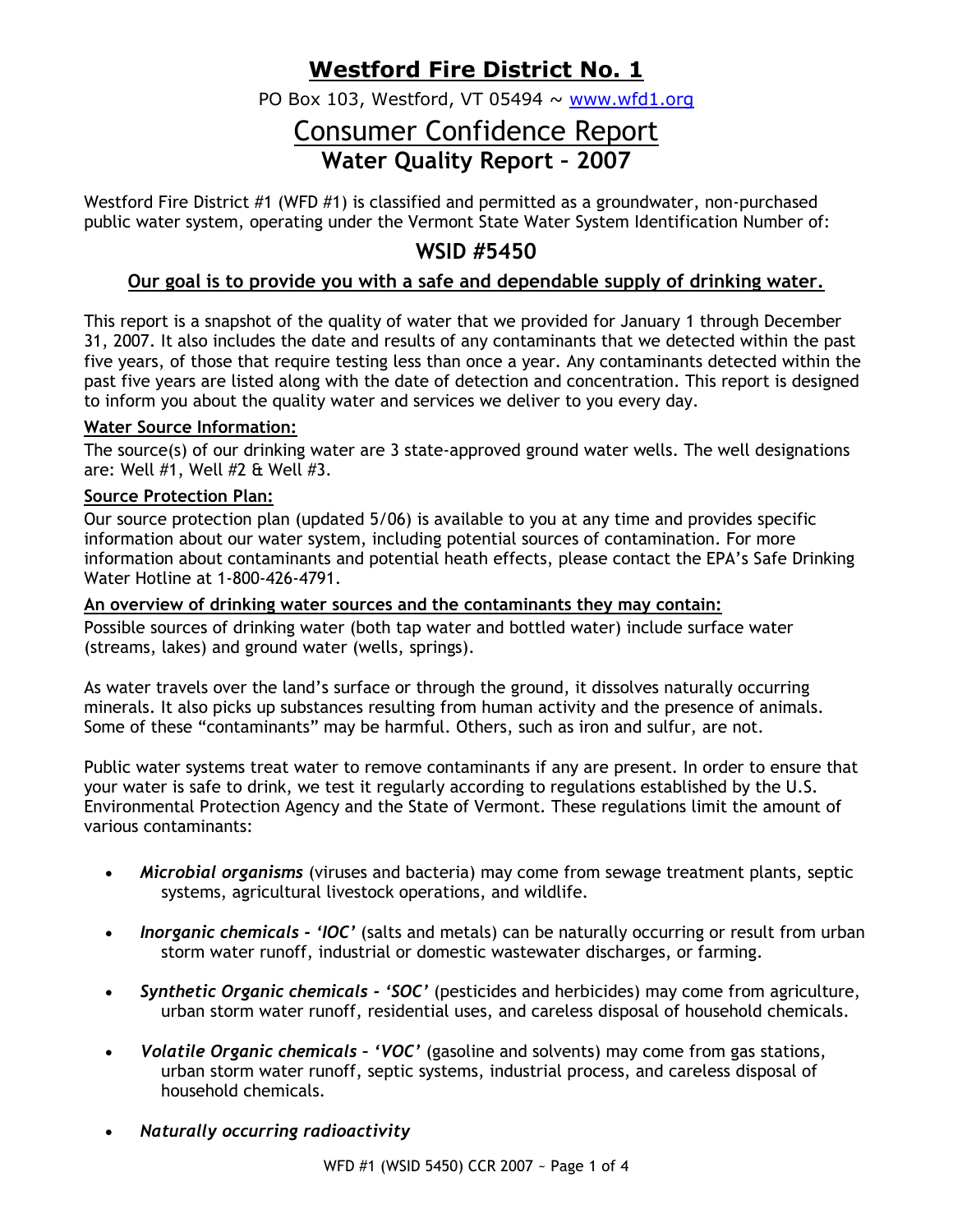# **W A T E R Q U A L I T Y D A T A**

#### **Terms and Abbreviations:**

In the following tables you may find terms you might not be familiar with. To help you better understand these terms we have provided the following definitions:

**Maximum Contamination Level Goal (MCLG):** The level of a contaminant in drinking water below which there is no known or expected risk to health. MCLG's allow for a margin of safety.

**Maximum Contamination Level (MCL):** The highest level of a contaminant that is allowed in drinking water. MCL's are set as close to the MCLG's as feasible using the best available treatment.

**Maximum Residual Disinfectant Level Goal (MRDLG):** The level of a drinking water disinfectant below which there is no known or expected risk to health. MRDLG's do not reflect the benefits of disinfectants in controlling microbial contaminants.

**Maximum Residual Disinfectant Level (MRDL):** The highest level of a disinfectant allowed in drinking water. Addition a disinfectant may help control microbial contaminants.

**Action Level:** The concentration of a contaminant, which, if exceeded, triggers treatment or other requirements, which a water system must follow.

**90th Percentile:** Ninety percent of the samples are below the action level. (Nine of ten sites sampled were at or below this level).

**Treatment Technique (TT):** A process aimed to reduce the level of a contaminant in drinking water.

**Parts per million (ppm) or Milligrams per liter (mg/l):** (one penny in ten thousand dollars)

**Parts per billion (ppb) or Micrograms per liter (µg/l):** (one penny in ten million dollars)

**Picocuries per liter (pCi/L):** a measure of radioactivity in water

**Nephelometric Turbidity Unit (NTU):** NTU is a measure of the clarity of water. Turbidity in excess of 5 NTU is just noticeable to an average person.

**Running Annual Average (RAA):** Annual Level of Disinfection By-products (i.e. chlorination)

**N/A:** Not applicable

The table(s) below lists all the drinking water contaminants that were detected during the 2007 calendar year. It also includes the date and results of any contaminants that we detected within the past five years, of those which require testing less than once a year. The presence of these contaminants in the water does not necessarily show that our water poses a health risk.

### **Violation(s) that occurred during Calendar Year 2007**

| Туре                                    | Category | <b>Analysis</b> | <b>Compliance Period</b> |  |  |  |  |
|-----------------------------------------|----------|-----------------|--------------------------|--|--|--|--|
| No Violations During Calendar Year 2007 |          |                 |                          |  |  |  |  |

We are required to monitor our drinking water for specific contaminants on a regular basis. Results of regular monitoring are an indicator of whether or not our drinking water meets health standards. The table above indicates any drinking water violations we incurred during 2007. A failure to perform required monitoring means we cannot be sure of the quality of our water during that time in which we did not perform required monitoring. WFD #1 has an excellent history of adhering closely to the rules & regulations regarding required water testing.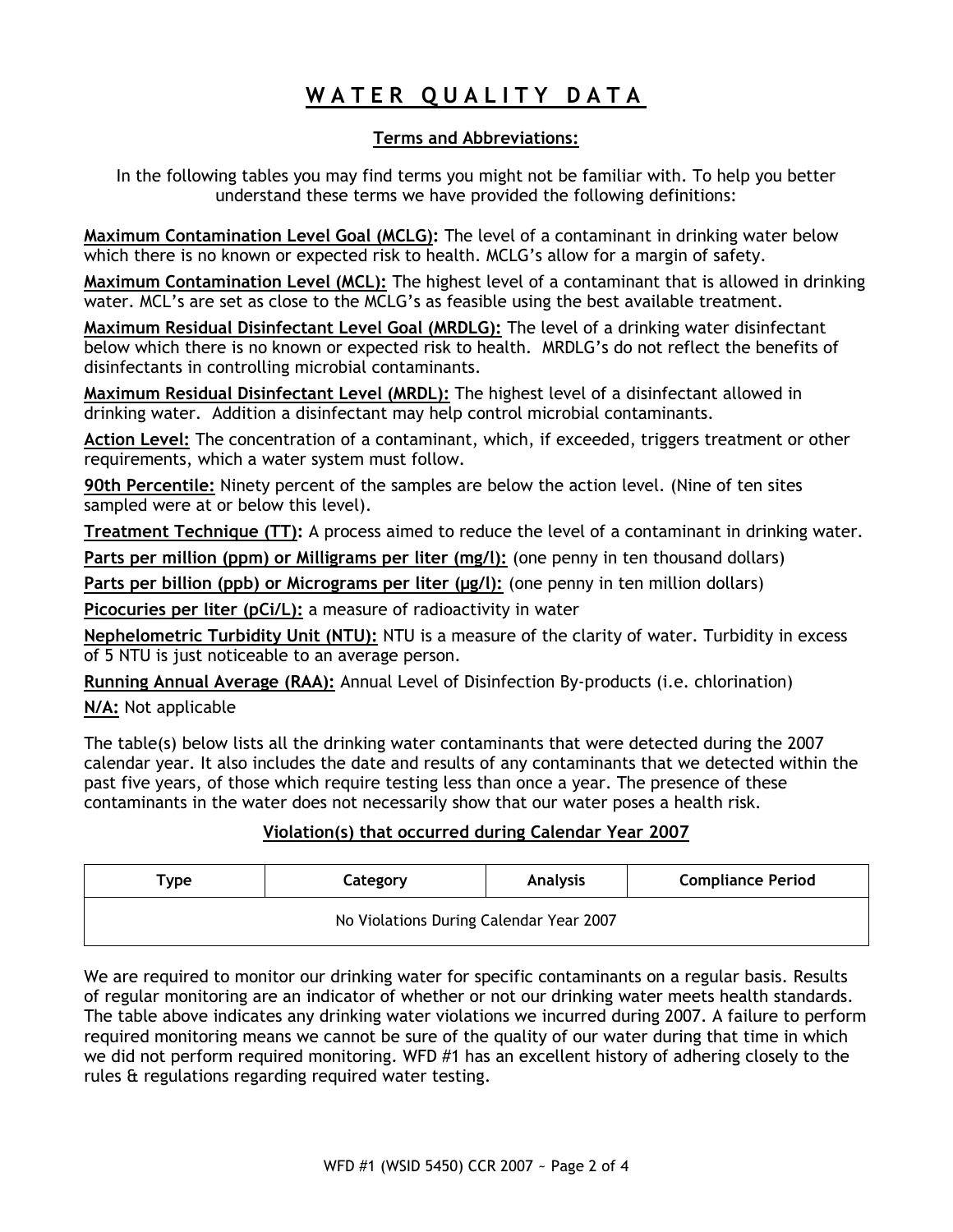## **WATER QUALITY DATA**

### **Level of Detected Contaminants**

| Microbiological | <b>Result</b>                                 | <b>MCLG</b><br>MCL |  | <b>Typical Source</b> |
|-----------------|-----------------------------------------------|--------------------|--|-----------------------|
|                 | No Detected Results During Calendar Year 2007 |                    |  |                       |

| <b>Chemical</b><br>Contaminant | Collection<br>Date | <b>Highest</b><br>Value | Range            | Unit       | <b>MCL</b>     | <b>MCLG</b> | Likely source of detected<br>contaminant                                                              |
|--------------------------------|--------------------|-------------------------|------------------|------------|----------------|-------------|-------------------------------------------------------------------------------------------------------|
| <b>Barium</b>                  | 10/27/2005         | .051                    | $.037 -$<br>.051 | ppm        | $\overline{2}$ | 2           | Discharge of drilling wastes;<br>discharge from metal<br>refineries; erosion of natural<br>deposits.  |
| Nitrate (as N)                 | 3/27/2007          | 0.054                   | 0.054            | ppm        | 10             | 10          | Runoff from fertilizer use;<br>leaching from septic tanks,<br>sewage; erosion of natural<br>deposits. |
| Turbidity                      | 4/1/2005           | 5.73                    | $0.08 -$<br>5.73 | <b>NTU</b> | $\cdot$ 1      |             | Soil Runoff/ Air Content                                                                              |
| <b>Iron</b>                    | 4/1/2005           | 0.141                   | 0.141            | MG/L       | $\cdot$ 3      |             |                                                                                                       |

### **Turbidity Note:**

Turbidity has no health effects. However, turbidity can interfere with disinfection & provide a medium for microbial growth. Turbidity may indicate the presence of disease-causing organisms. These organisms include: bacteria, viruses and parasites that can cause symptoms such as nausea, cramps, diarrhea and occasional headaches.

|  | Level of Detected Contaminants, Cont'd |  |
|--|----------------------------------------|--|
|  |                                        |  |

| Regulated<br><b>Radionuclides</b>                    | <b>Collection</b><br>Date | <b>Highest</b><br>Value | Range | <b>Unit</b> | <b>MCL</b> | <b>MCLG</b> | Likely source of detected<br>contaminant |
|------------------------------------------------------|---------------------------|-------------------------|-------|-------------|------------|-------------|------------------------------------------|
| Gross Alpha,<br>including RA & U,<br>excluding RN    | 4/1/2005                  | 1.9                     | 1.9   | pCi/L       | N/A        | N/A         |                                          |
| Gross Alpha,<br>including RA,<br>excluding RN &<br>U | 9/16/2002                 | 1.9                     | 1.9   | pCi/L       | 10         | $\mathbf 0$ |                                          |
| Radium,<br>226 & 228<br>Combined                     | 9/16/2002                 | 0.22                    | 0.22  | pCi/L       | 5          | $\mathbf 0$ | Erosion of natural deposits.             |
| Radium - 226                                         | 9/16/2002                 | 0.06                    | 0.06  | pCi/L       | 5          | $\mathbf 0$ |                                          |
| Radium - 228                                         | 9/16/2002                 | 0.16                    | 0.16  | pCi/L       | 5          | 0           |                                          |